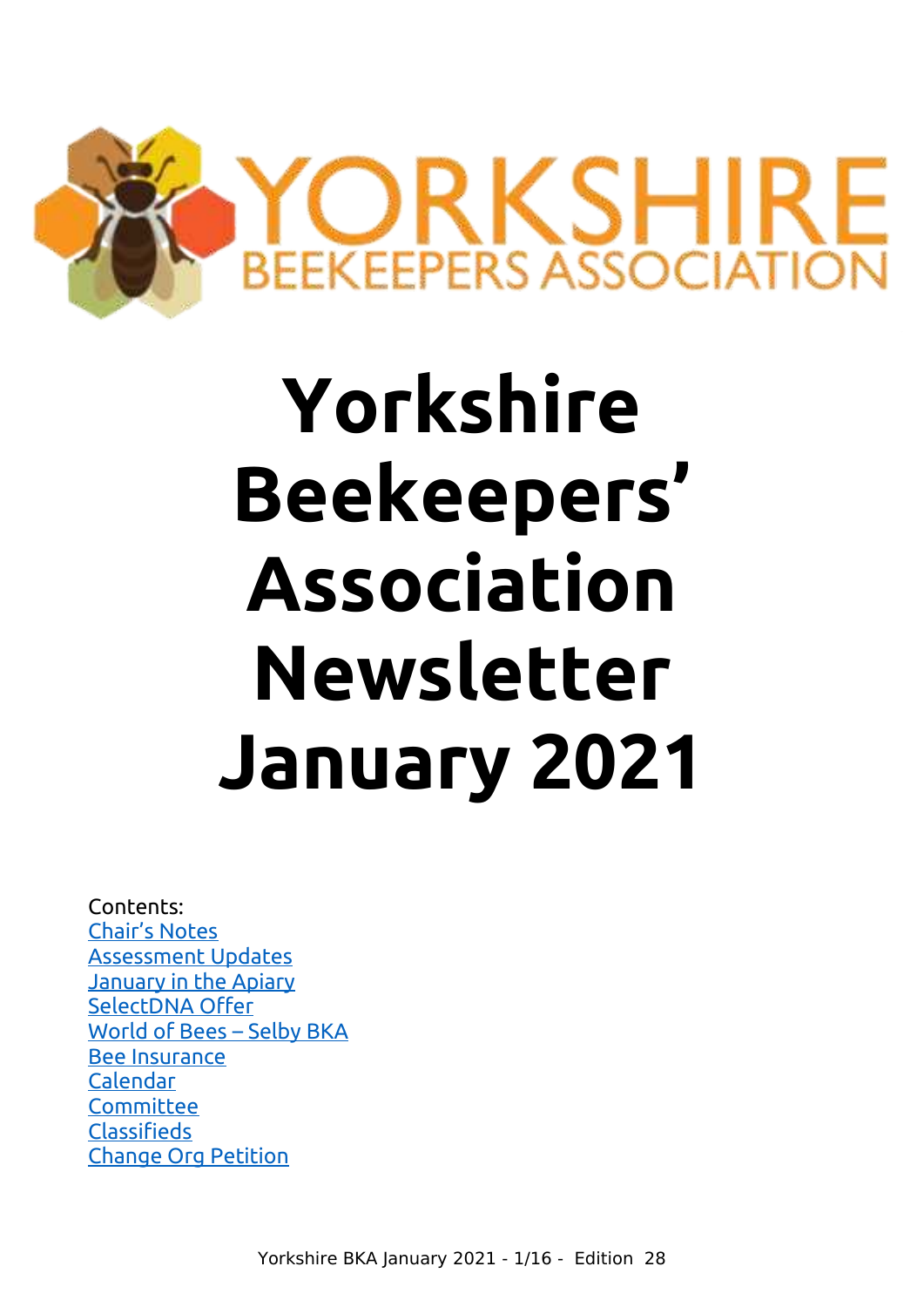

<span id="page-1-0"></span>**Chair's Notes:** Following an extremely difficult 10 months, both socially and for many, financially, there does seem to be a small glimmer of hope in the form of COVID-19 vaccine rollouts. It brings hope that we can eventually resume many of our meetings and events. However, until such time arrives it is vital that we all adhere to the social distancing rules to keep everyone safe and well. Thank goodness that we can still tend our

bees during lock downs.

Our education team, Clare and Kirit, are working hard to put together Zoom tutorials and talks to help those engaged in the BBKA module exams. I believe that over 70 attended our last talk by Ivor Flatman, on the subject of Varroa Management. Kirit is constantly in touch with BBKA to update everyone with any changes in exam procedures in respect of the new online exam system. The take-up to date by members has been excellent and I would personally like to thank both Clare and Kirit for all their efforts, as well as Ivor and Derrie for delivering such excellent talks.

Unfortunately, due to current social restrictions, our YBKA Spring Conference cannot take place. I am pleased to advise that this year's YBKA Delegates Meeting will be held by Zoom for the first time, on Sat the 27th of March 2021 commencing 10.00 am. An agenda and reports will be sent out to all district secretaries for local discussion in advance, to advise delegates of your wishes in the event of any votes to be cast on the day. Districts are asked to think of any issues they may want the YBKA Committee to consider for action during the coming year and provide a written outline, to be circulated in advance of the meeting. More information will follow shortly.

On another positive note, this latest lock down offers a great opportunity for future exhibitors to practice and perfect their skills for honey shows to come. Beeswax candles, dipping and moulding, filtering your honey to a high standard and perfecting a recipe for your honey cake can all be mastered whilst you are confined to quarters. You can also start making meads and melomels for future shows if you can keep them that long!

We are always looking out for articles for the newsletter on all bee and plant related topics, and any good stories you think our members would enjoy reading. Please send them to Chris the editor [\(newsletter@ybka.org.uk\)](mailto:newsletter@ybka.org.uk)

Finally, please keep a close check on your bees throughout the remaining winter months. Happy 2021

Dave Shannon - YBKA Chairman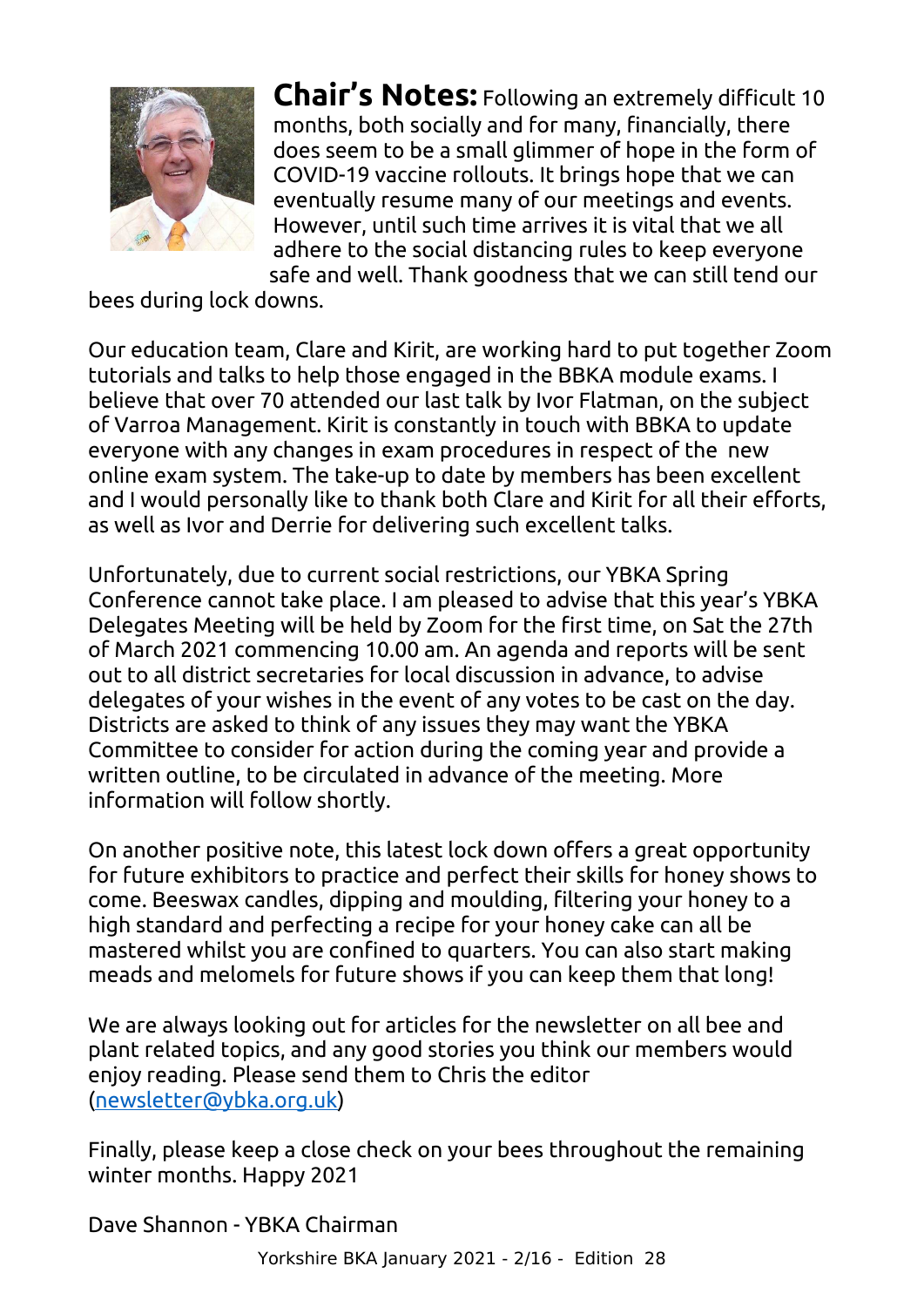# <span id="page-2-0"></span>**Update for April 2021 Module Exams**

Just to update you that there is some more information about the April Module exams.

I have noticed that one of the Q&A's on the BBKA Module Exam FAQ webpage relates to the software that is being used screenshot below:

#### Q: How do I know if my computer is suitable?

A: Type Inspera system requirements into your web browser and the first two links will take you to the information. It gives the main options but as it says at the bottom other systems may be supported, candidates will do a system check about a month before the exam.

The webpage address for the FAQ can be accessed by clicking [<HERE](https://www.bbka.org.uk/module-exam-faq)> and is worth reading.

Martin Anastasov, Master Beekeeper, NDB and chair of the Exam Board has written an article that gives more details on the April 2020 module exams. It is in the January 2021 edition of BBKA News on Pages 20 and 21

There are three important key dates listed:

- **31 January**: Closing date for new entries for April Module exams.
- **20 & 21 March**: Training for candidates and invigilators.
- **24 April**: Date for exams.

Candidates have been asked to "… reserve these dates in your diaries."

If you have not received January 2021 BBKA News, then the magazine can be accessed online <[HERE](https://bbkanews.com/issues)>

The username and password are printed on the contents page of each month's magazine and regularly changes. The one in the December 2020 issue worked when I accessed on 1 January 2021.

May I respectfully suggest you read the article if you have not already done so.

The above information has been sent to all registered candidates by email.

Kirit Gordhandas, YBKA Examinations and Assessments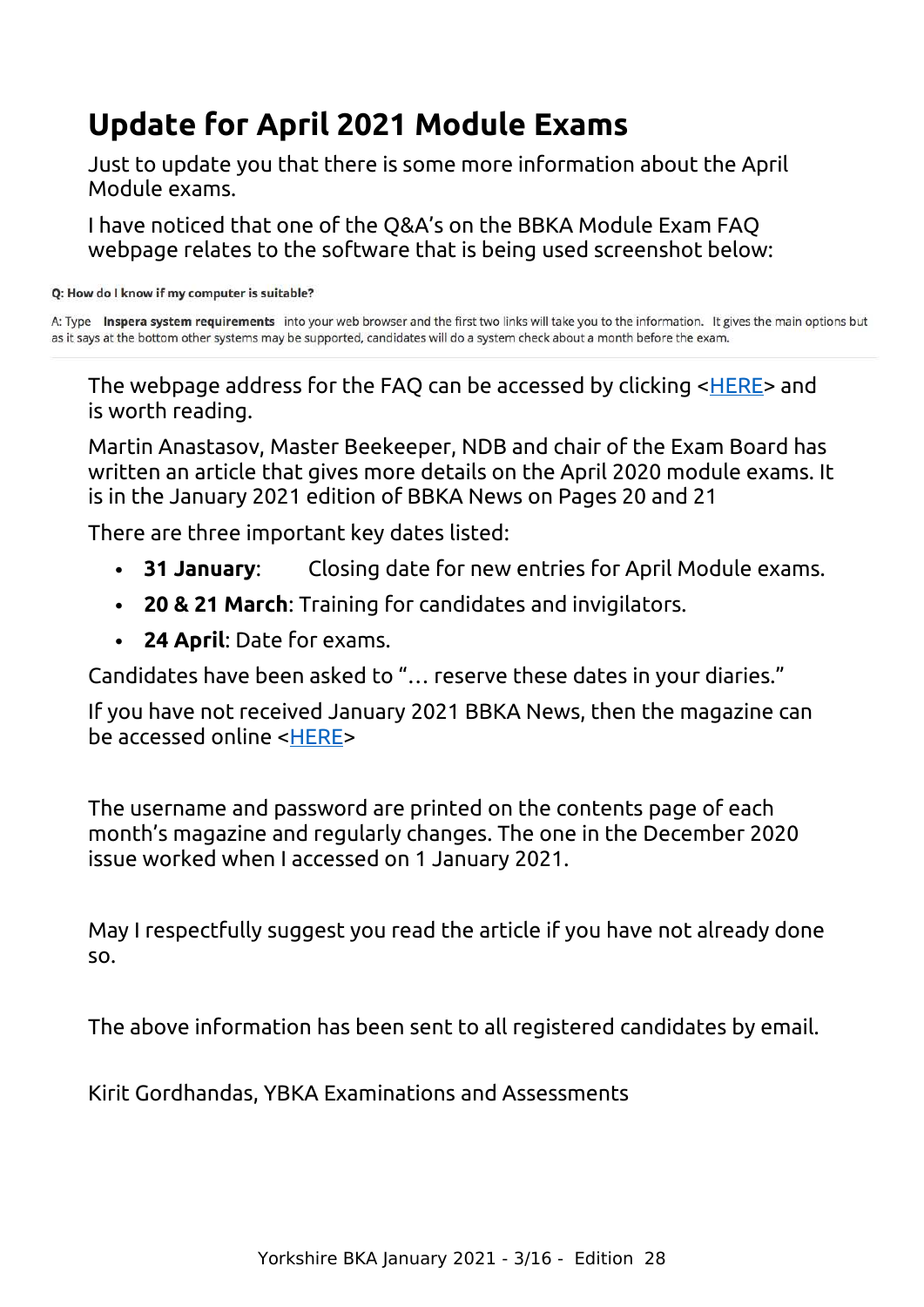# <span id="page-3-0"></span>**January in the apiary**

After a challenging 2020, in many ways, we enter a new year with optimism for the coming season. I find beekeepers to be optimistic in reflecting on what went well, what could have been done better and looking forward to the new beekeeping season in a few months' time.

January is a quiet time in our apiaries, but our bees still need regular attention throughout the winter months to give them the best chance possible to get through the winter.

The first thing we must remember, is to constantly keep a check on food supplies available in each hive. This is best done by "hefting" the hive and I have written about this in previous articles. Hefting is simply lifting the hive from the rear to assess the overall weight. If you started to do this going into the winter, you will have noticed the hives getting lighter each visit as stores are consumed. If you are a beginner, it's best to seek the help of a more experienced beekeeper to assist you, as the technique comes from quite a few years of experience. It's not a good idea to go disturbing your bees by internal inspections at this early stage of the year under any circumstances. It may chill any brood within the brood box and if disturbed too much, can cause the colony to collapse due to stress and cold.

The recent cold spell over Christmas will have seen the cluster tighten up to retain heat and conserve energy, but the milder days before Christmas saw bees flying quite regularly and this activity uses more stores resulting in NBU (National Bee Unit) warnings of potential starvation. If your colonies are short of food, then it's very important to feed them ASAP. Not with liquid feed, however. Sugar fondant is used in the winter months. There are different methods of applying the fondant used by beekeepers, but all apply the same principal of placing it above the bees. Some apply above the crown board, with the bag split-open face down above the empty slot where the porter bee escape is fitted. Others place fondant in honey jars or other containers above the board.

I use baker's fondant and cut a slice from the block. Using 'cling film,' I roll it out into a thin patty which goes directly above the bees on the frame tops. Don't forget to cut a gash into the cling film on the side facing down to allow the bees access to the fondant. The remainder of the fondant must be covered to prevent it from drying out. I also use an eke, a shallow frame of timber with the same dimensions as your brood box, to allow sufficient space for the patties to sit on top of the frames.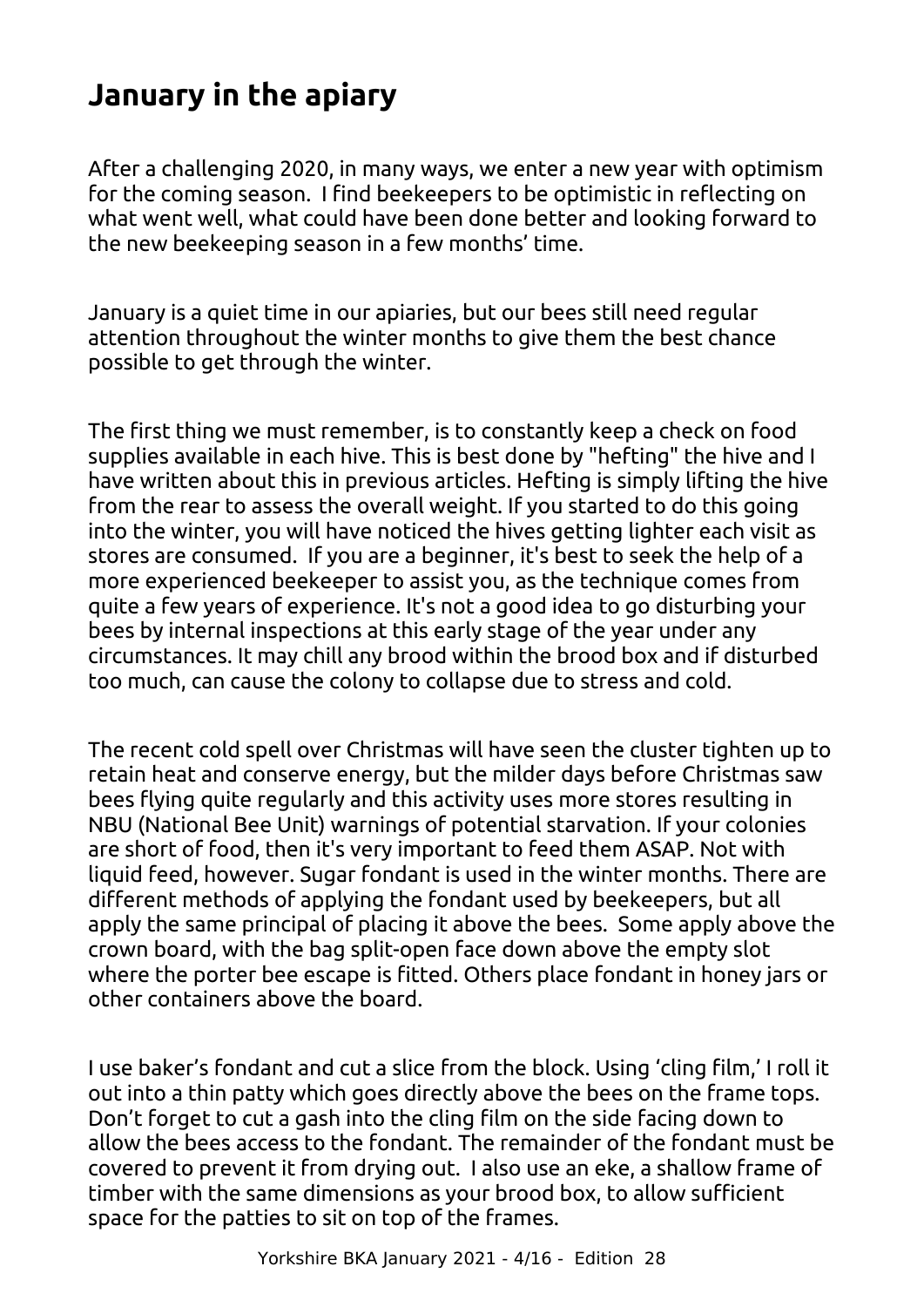# **Fondant placed above the frames with eke in place.**



This method necessitates removing the crown board and potentially causes loss of heat from the cluster, so choose a still, calm, day to do this and do it quickly to conserve as much heat as possible. I like the flexibility of being able to place patties directly above where the bees are at the time of feeding, making sure that they have direct access to the fondant. If you are putting fondant above the crown board, an eke may still be needed dependant on the depth of the roof. You can use an empty super.

As the days are slowly getting longer, brood rearing will be increasing, slowly, which will also be a demand on stores both in carbohydrates in the form of honey/sugars but also protein in the form of pollen. Many beekeepers apply pollen patties too at this time of year, but we must be careful not to stimulate the queen to over lay. Potentially, there is still some cold weather to come and we must be conscious of stores that will be used to generate the brood temperature as well as feeding brood. Personally, I leave feeding pollen substitutes until later in the season.

If the temperature is reasonable and the weather is dry and calm a quick look under the crown board may allow for checking those frames adjacent to the cluster and moving empty any frames to the outer edges, to ensure that stores are always nearer to hand for the bees. In the past, I have found instances of isolation starvation, when the bees have moved to one side of the box and starved on empty frames when there have been plentiful stores at the opposite side. Bees are reluctant to leave brood and when it is very cold, they will not break cluster and move across frames to access food. It is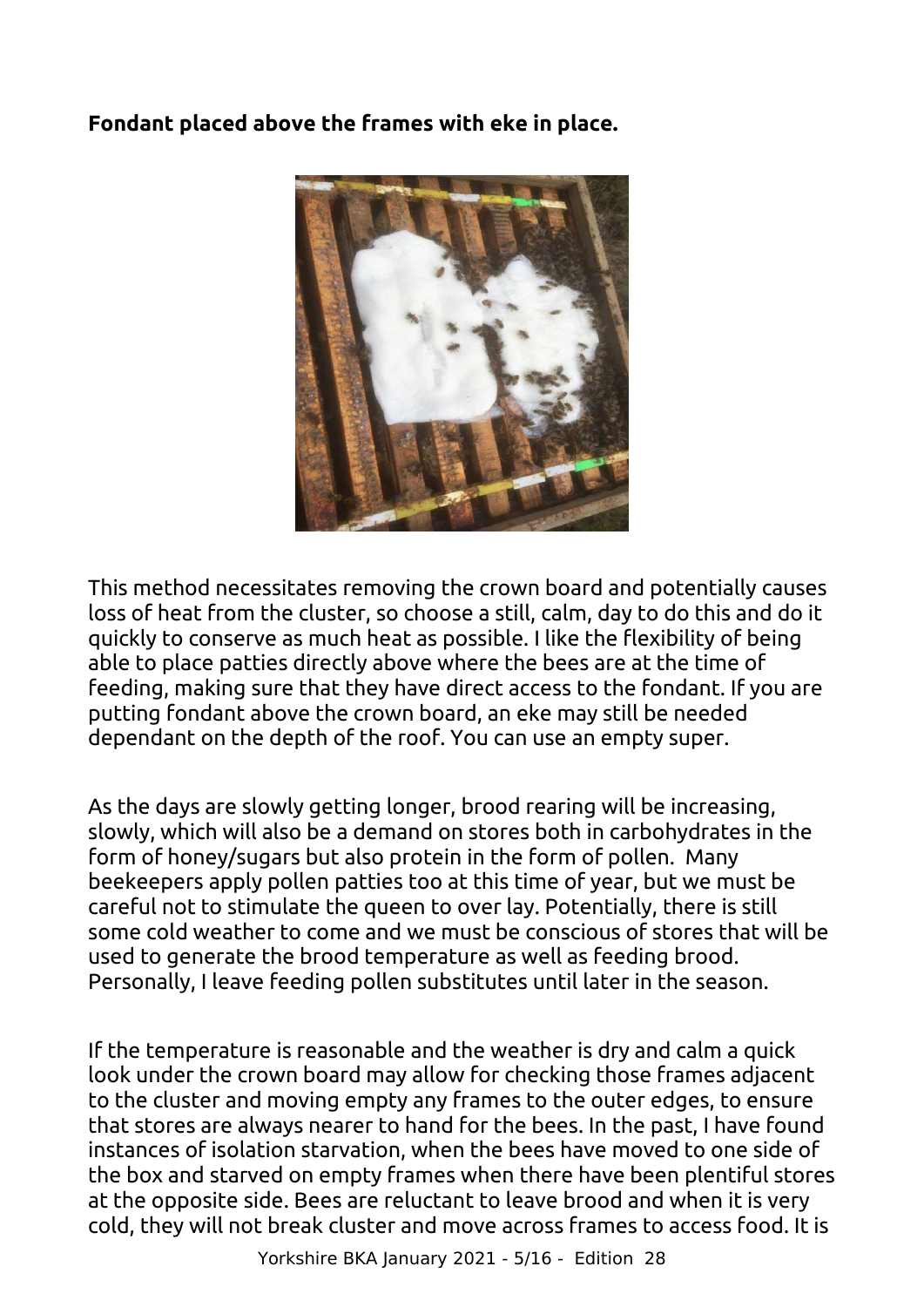a sad sight to see them starved to death, their abdomens sticking out of empty cells, when nearby there are copious amounts of food left.

Whilst mid to late December is the best time to apply Oxalic Acid as a varroa treatment, it can still be applied in January if a measured mite drops suggest some form of action is required. If using mesh floors, place a monitoring board underneath and check the mite drop over a number of days. Count the mites present and divide by the number of days the monitoring has taken place. If it equates to more than 2 mites per day you may need to treat. There is a wealth of information in the NBU publication 'Managing Varroa' available on BeeBase. I wrote about Oxalic Acid application methods in last month's article.

Lastly, check your hives are all secure and a heavy object is placed on the lids to stop them blowing off in any winter gales. Make sure that mouse guards are still in place and, if in an area prone to woodpecker attacks, cover your hives with a strong netting allowing a 5-inch gap between the netting and timber to prevent them from pecking at the woodwork. Woodpeckers are prone to attack when the ground is frozen, and food is scarce. Once they sample the contents within the box they will most certainly be back for more. The other event which many of us have recently experienced is snow. Make sure entrances are clear, both from snow on the exterior and any dead bees on the interior. You can easily see whether there are dead bodies to be removed by looking in through the mouse guard.

The winter is a good time to prepare your equipment for the coming season. On cold days propolis will set hard and brittle and so can be scraped off easily. Empty wooden brood and super boxes can be sterilised using a blow torch to lightly scorch the interior of the box to kill pathogens. Remember to remove plastic runners beforehand. Polystyrene hives can be scrubbed in a warm washing soda solution and bleach can be used to sterilise. The NBU produces a really useful fact sheet on 'Hive cleaning and sterilization' again available on BeeBase.

Make plans for the coming season. If you wish to expand you may wish to take advantage of the numerous sales held by equipment suppliers. Whilst face to face meetings are still not possible there are many online sessions available to join. The YBKA have been providing online tutorials for the module exams. You don't have to take the exam to take part in the training, so this is open to everyone. If you are planning on taking a module in April this year the closing date for applications is 31 January 2021.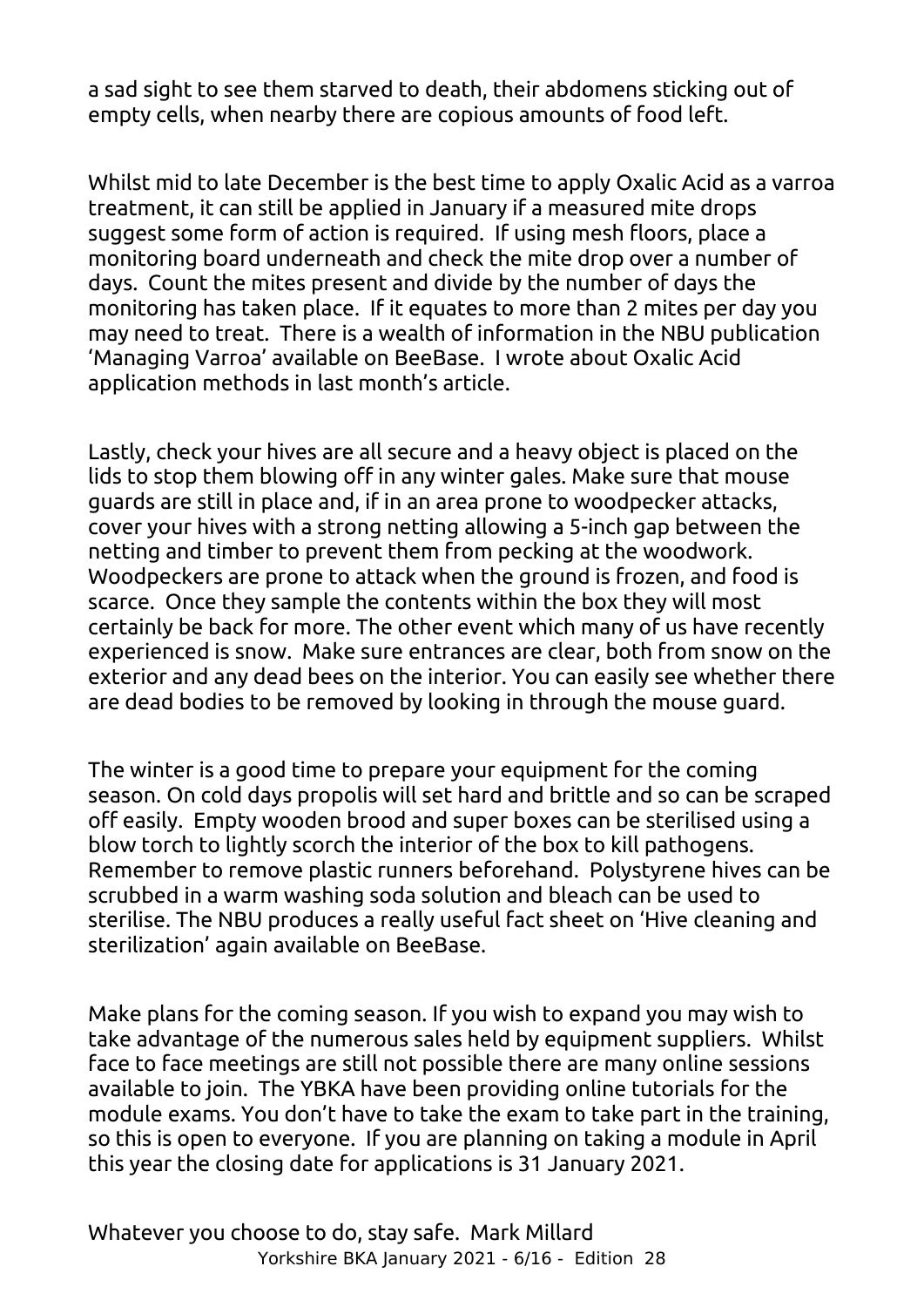# <span id="page-6-1"></span>**A Deal On Security Marking Equipment For YBKA Associations**

The YBKA Committee has recently completed purchase of a Small Commercial Kit from **SelectaDNA** to mark the various items of equipment held on behalf of members, for the purpose of deterrence and identification in the event of theft. The kit obtained, cost £150 and the suppliers are offering a 10% discount to any YBKA district associations that buy a similar package.

To activate the discount, please quote the code: **YBADNA10**

Details of the security marking kit can be found at: [https://www.selectadna.co.uk](https://www.selectadna.co.uk/)

Further information (and photos) available from Equipment Officer Derrie O'Sullivan at [equipment@ybka.org.uk](mailto:equipment@ybka.org.uk)

# <span id="page-6-0"></span>**Building Our Apiary –** *"World of Bees"*

*Selby & District Beekeepers Association*



The vision of an apiary as a learning and information centre for our local community, primary schools and visitors to our town, has been an ambition of ours for a few years now. And finally, our journey to this dream is almost over as we near completion of our association apiary in the centre of Selby town.

We are most fortunate to be supported by Selby Town Council and they have provided us with the apiary location in an unused part of the cemetery in the middle of town. It is part of their overall objective to plant the area around the apiary with bee- friendly plants and we were delighted to have been involved with them in the choice of plants, shrubs and trees.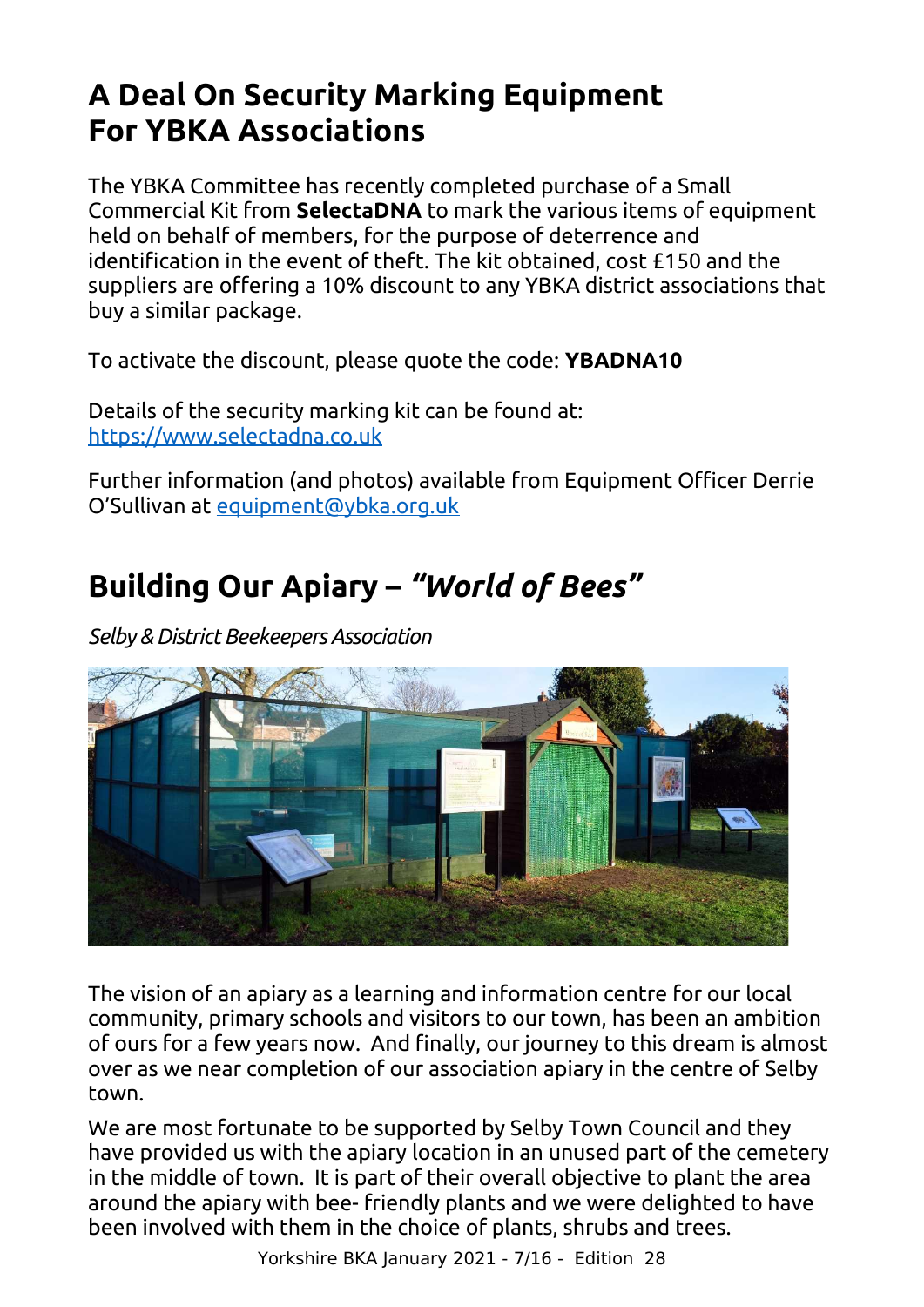

In addition to the help we received from **Selby Town Council**, we were also successful in securing a grant of just under £10k from **Lottery for All**. Without this, we just wouldn't have been able to create this feature. It's actually pretty easy to get sums of under 10k –

much more involved for sums over this amount!

After what seemed a prolonged process of obtaining planning permission with **Selby District Council**, followed by the delays due to the COVID-19

pandemic, we were finally able to make a start on our self-build apiary on 25th June 2020. You'll find links to the



chronology of our apiary construction here on our website apiary page along with other useful information.

### [www.selbybeekeepers.org.uk/apiary](https://www.selbybeekeepers.org.uk/apiary)

## **FEATURES OF OUR "WORLD OF BEES" APIARY -**



Two of the perimeter **Notice Boards** each have educational posters that we designed ourselves. The posters will be changed each month to maintain a level of interest for our visitors.

One Notice Board has a static **WELCOME** message whilst the Yorkshire BKA January

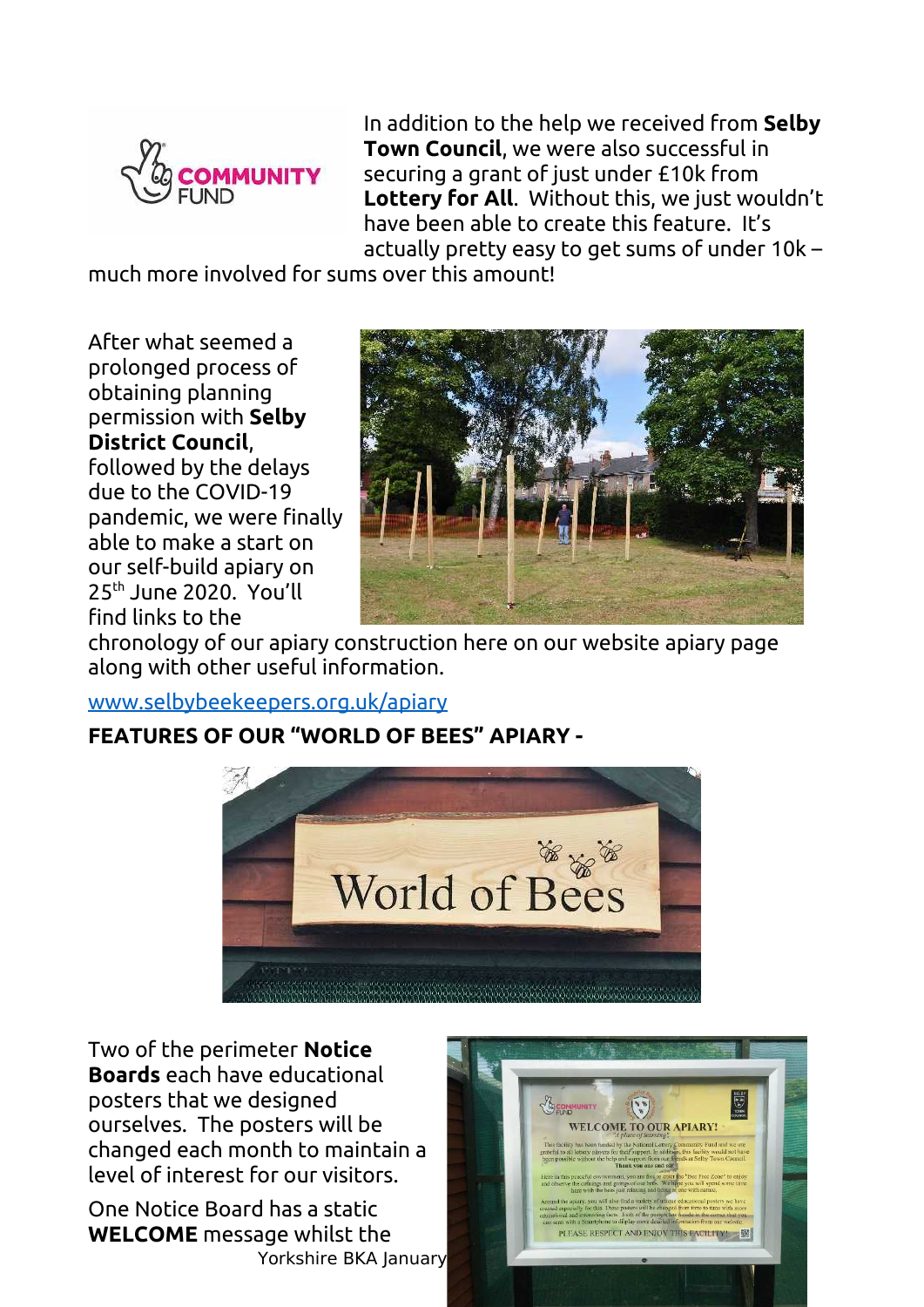other is used for notices and upcoming events that will be of interest to our visitors.



The **Hive Enclosure** currently holds 8 association hives and still with plenty of space around the perimeters for our beginners to have a temporary home for their first colony. The association hives all face towards the Visitor Centre, our "**Bee Free Zone**", allowing our visitors a close-up opportunity to watch the comings and goings of the bees as well as listening in on us as we go about our routine inspections or

Beginners Sessions. Our tutorials will be heard by all in BFZ thanks to personal microphones and speakers inside the BFZ.

The **Bee Free Zone** has two sets of curtains in the porch way to help prevent bees from entering. In the porch way, we have also provided a hand sanitation station to help prevent the spread of coronavirus. is a Visitors' Book; Custom made 10 3D bee images; Educational notices;



Smokers and Hive Tools; Skep; and a Colouring Corner at which children can use our wax crayons to colour one of the many comic bee pictures we provide.



Yorkshire BKA January 2021 - 9/16 - Edition 28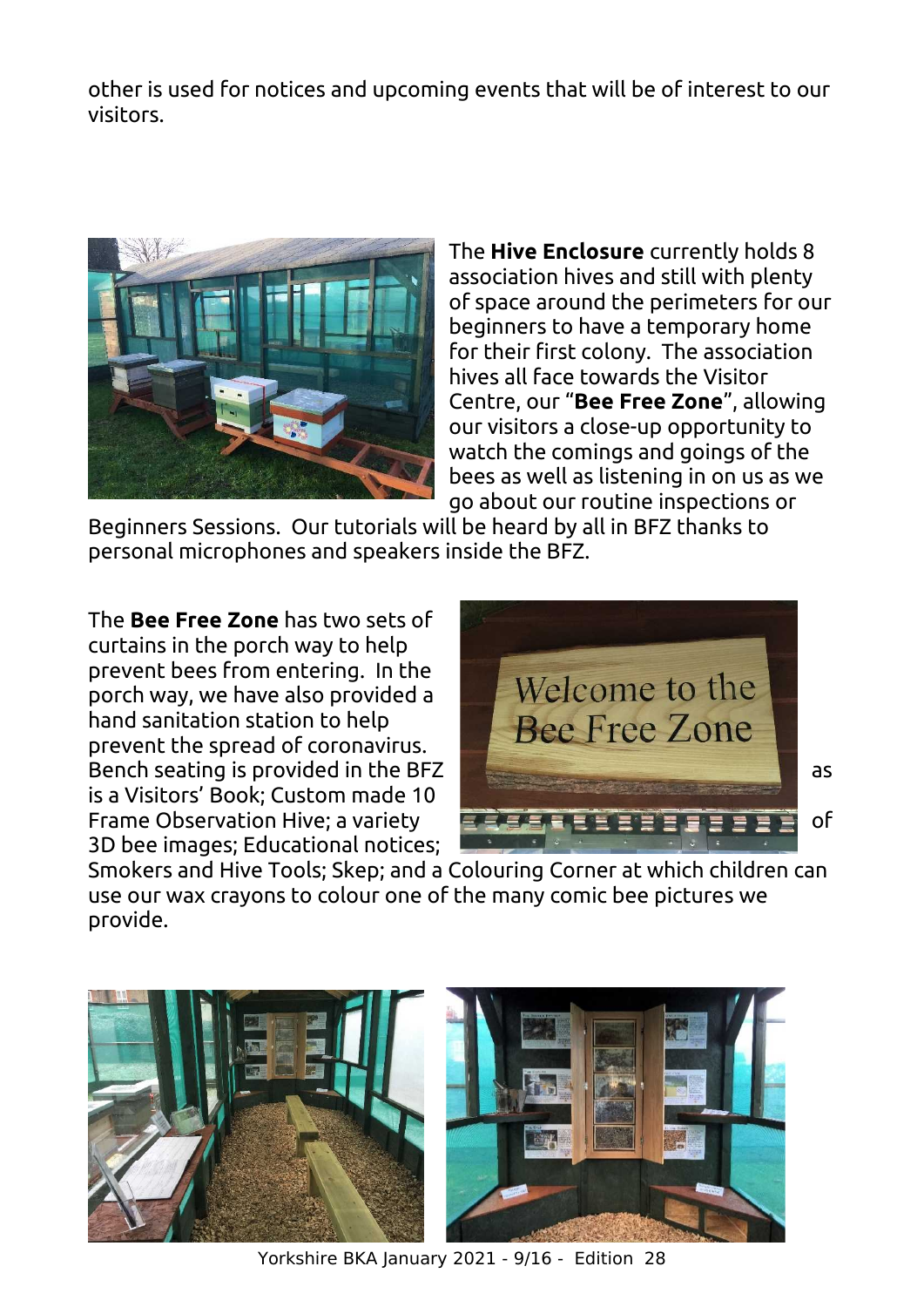We're all now looking forward to populating the Observation Hive with live bees next spring! This will be a real asset for the community of Selby and an important educational attraction. And judging by the many wonderful comments in our Visitors Book, it seems that us beekeepers are not the only ones looking forward to the arrival of spring!

2021 looks to be an exciting year for us!

Chriss Line Selby Beekeepers

# <span id="page-9-0"></span>**Aston Lark Ltd, All Risks Beehive and Equipment Insurance**

Just in case you are not already aware, this scheme offers an 'All Risks' policy to cover either an association's equipment, fixtures and fittings or those of the individual beekeeper. This insurance cover is not linked to that provided by Bee Disease Insurance (BDI) that only compensates for those limited items needing to be destroyed following a diagnosed incident of a notifiable disease. It also differs from the Public Liability Insurance included in your BBKA subscription.

With an "All Risks" policy various levels of cover can be taken out, so the scheme is flexible, and you just pay for what you need.

The scheme was initially negotiated with Buckland Harvester, for a period of 3 years, by BBKA, and has been continued by their successor, Aston Lark. The initial deal was negotiated on the assumption that a large client like BBKA could generate enough custom to ensure that costs could be kept low. The time to review this deal is on the near horizon and it would be a shame to lose it, for want of publicising its merits.

Here are a couple of "testimonials" provided by YBKA users of the scheme to date.

*"If you want cover, then it's quite simple to contact the insurance providers directly, quoting the BBKA scheme. I found them helpful, friendly and efficient when I called them."*

*"I have taken out cover with them for a few years now and my personal view is that it provides good value and gives you peace of mind. It's worth looking at your spare kit in storage over the winter and just totting up the replacement costs. When I did this, I was quite surprised by the value of my equipment." "The issue of being able to provide a postcode for an out apiary was easily sorted out."* **Tony Jefferson (Whitby BKA)**

 "*The YBKA has just renewed its insurance policy with Aston Lark Limited, which provides a total level of cover of £15,000 at a cost of only £25. The insurance policy represents excellent value for money and covers the following assets of YBKA:*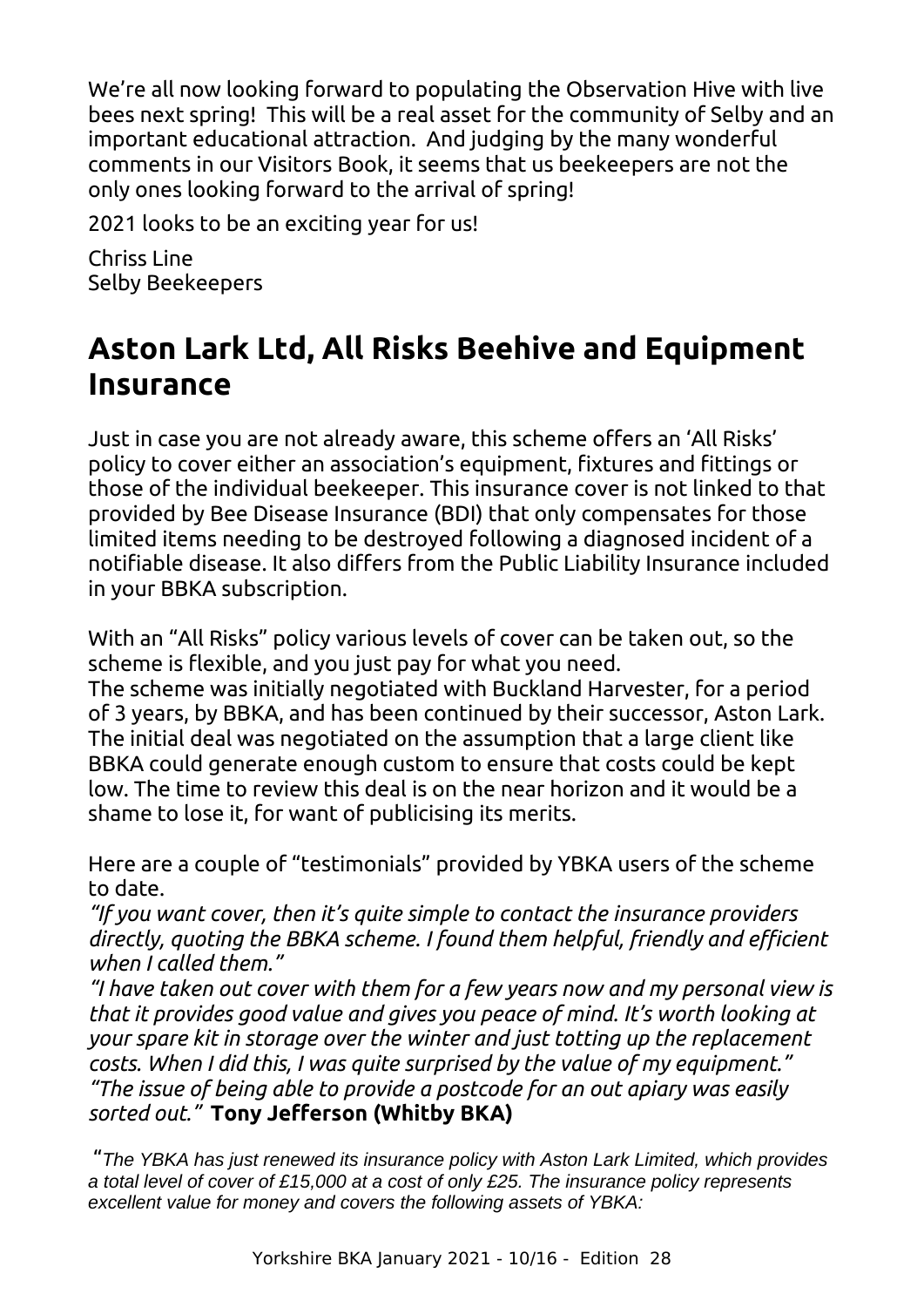- *Microscopes and ancillary equipment £10,000*
- *Projection Equipment £2,200*
- *Computer Equipment £350*
- *Trophies £1,500*
- *Promotional Stock (eg Tamper Evident Seals, Mugs, Sew On Badges, etc.) £650*
- *Exhibition Stands and Direction Boards £300"*  **Norbert Cooper (Treasurer YBKA)**

These guys are **not** on commission, just wanting to share their experience of a good deal with the membership!

Remember:

- Most home insurance will not cover beekeeping equipment that is kept outdoors or in sheds and garages.
- All Risks can cover specialist equipment (eg microscopes and trophies), as well as bees, hives and hive parts etc.
- Beekeeping associations can include buildings in an "All Risks" policy, as well as their equipment stocks.

To find out more, visit the website [https://www.beekeepersinsurance.co.uk](https://www.beekeepersinsurance.co.uk/) Or email: [bbka@astonlark.com](mailto:bbka@astonlark.com) Or ring: 0161 834 1884

Don't forget to mention that you are a member of BBKA when you make contact.

# **Linda Schofield**

# **YBKA CALENDAR 2021/22**

Friday 8th January: GPC Meeting 6pm (Zoom) Saturday 16<sup>th</sup> January: BBKA virtual ADM 10am Sunday 31<sup>st</sup> January: Closing date for new entries for BBKA April exams Friday 12th March: GPC Meeting 6pm (Zoom) Saturday 13<sup>th</sup> March: Beetradex (Sandown Park – postponed) Saturday 20<sup>th</sup> and Sunday 21<sup>st</sup> March: Training for invigilators and candidates for BBKA on-line Modules Exams (details tbc) Saturday 27th March: YBKA Delegates Meeting 10am (Zoom) Friday 16<sup>th</sup> to Sunday 18<sup>th</sup> April: BBKA Spring Convention (virtual event – see BBKA website) Saturday 24th April: BBKA Modules Exams (on-line only) Friday 14th May: GPC Meeting 6pm (venue/medium - tbc) Tuesday 13<sup>th</sup> to Thursday 15<sup>th</sup> July: Great Yorkshire Show (Harrogate Showground- tbc) Friday  $16<sup>th</sup>$  July: GPC Meeting 6pm (venue/medium – tbc)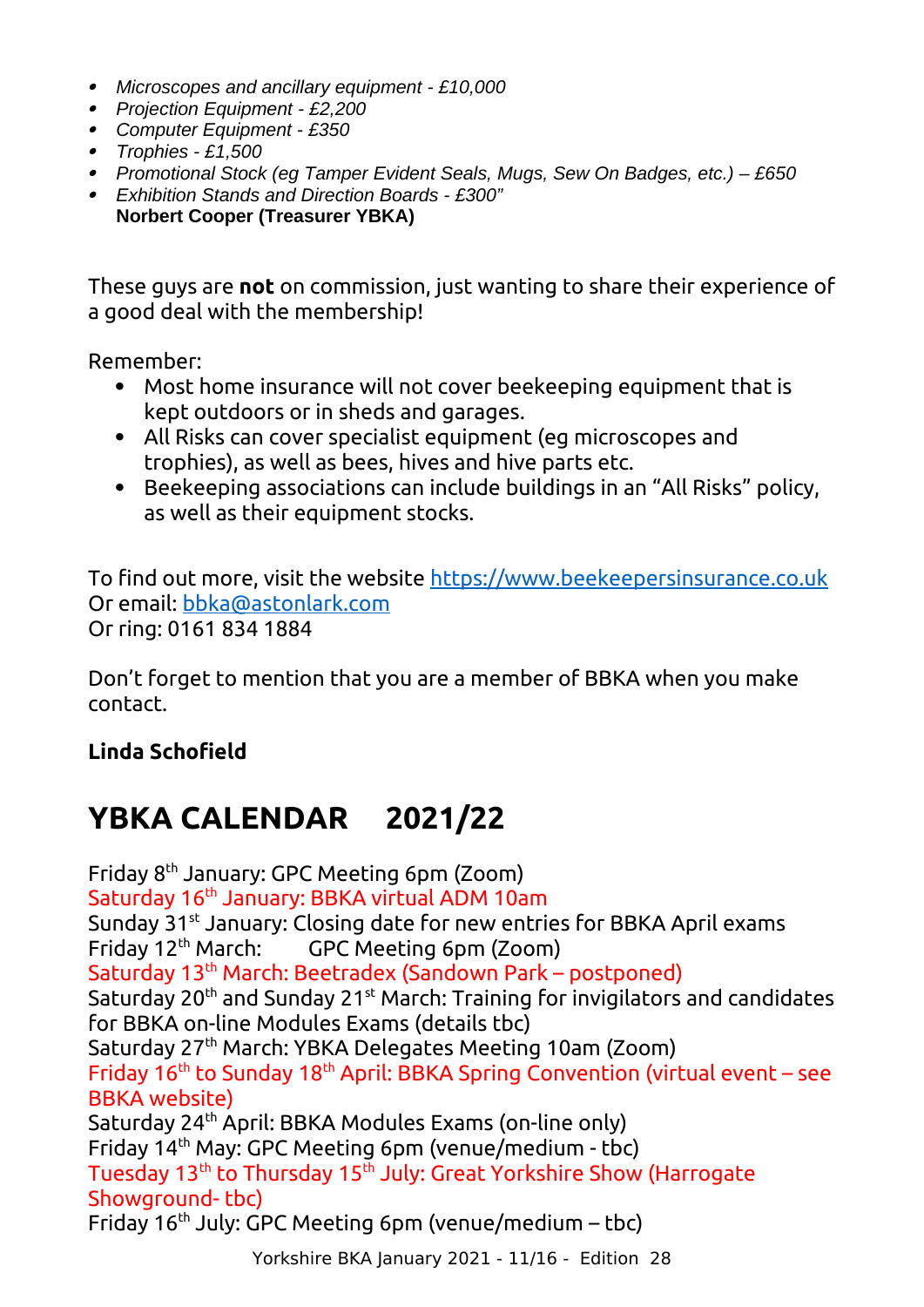Friday  $17<sup>th</sup>$  September: GPC Meeting 6pm (venue/medium – tbc) Friday 15th October: GPC Meeting 6pm (venue/medium – tbc) Thursday 21<sup>st</sup> to Saturday 23<sup>rd</sup> October: National Honey Show (Sandown  $Park - thc$ Saturday 6th and Sunday 7th November: Cosmetics Workshops with Dr Sara Robb (tbc) Saturday 13th November: BBKA Modules Examinations (venue/medium tbc) Saturday 27th November: YBKA AGM (venue/medium - tbc)

# <span id="page-11-1"></span>**Committee Details**

Dave Shannon is Chair of YBKA Mark Millard is Vice Chair Norbert Cooper continues as Treasurer Kirit Gorhandas is Examination and Assessments Officer Clare McGettigan is Education Training Officer Linda Schofield is Secretary Tony Jefferson is the YBKA Delegate to BBKA. Chris Barlow continues as Newsletter Editor David Lamont continues as YBKA Webmaster

## <span id="page-11-0"></span>**Classified Adverts**

Do you have anything bee related for sale or are you wanting something bee related? If so, please email newsletter@ybka.org.uk the editor for a free sale or wanted listing

Thorne's large, stainless steel steam wax extractor complete with steam generator. Used a couple of times and in very good condition. A bit small for my setup sadly. I'm looking for £250 or very near. On Thorne's site at £430. Call Rich on 07801 847487 to view in Strensall York if interested.



Yorkshire BKA January 2021 - 12/16 - Edition 28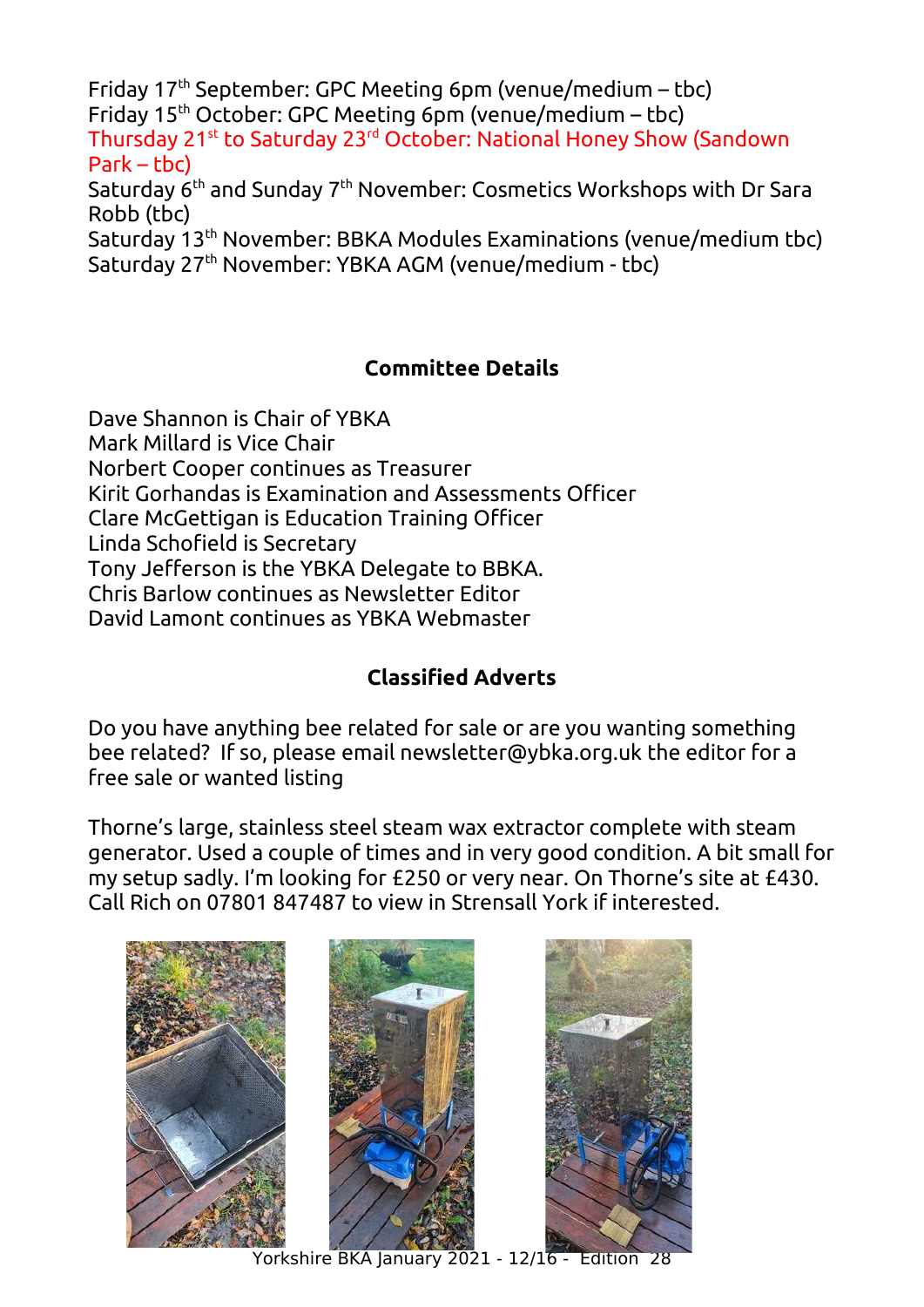# **Quality Beekeeper Clothing At Affordable Prices Full Suits, Smocks, Bee Vests & Veils Full adult suit - £55** (with free postage) **From Somerset** Email: michaeljohnduckett@gmail.com www.thebeeshop.co.uk

# <span id="page-12-0"></span>**Change.org petition regarding the derogation of Thiomethoxam**

[https://www.change.org/p/uk-parliament-pesticide-believed-to-kill-bees-is](https://www.change.org/p/uk-parliament-pesticide-believed-to-kill-bees-is-authorised-for-use-in-england)[authorised-for-use-in-england](https://www.change.org/p/uk-parliament-pesticide-believed-to-kill-bees-is-authorised-for-use-in-england)

YBKA Chair Dave Shannon has asked that this be brought to the attention of those members who may wish to sign.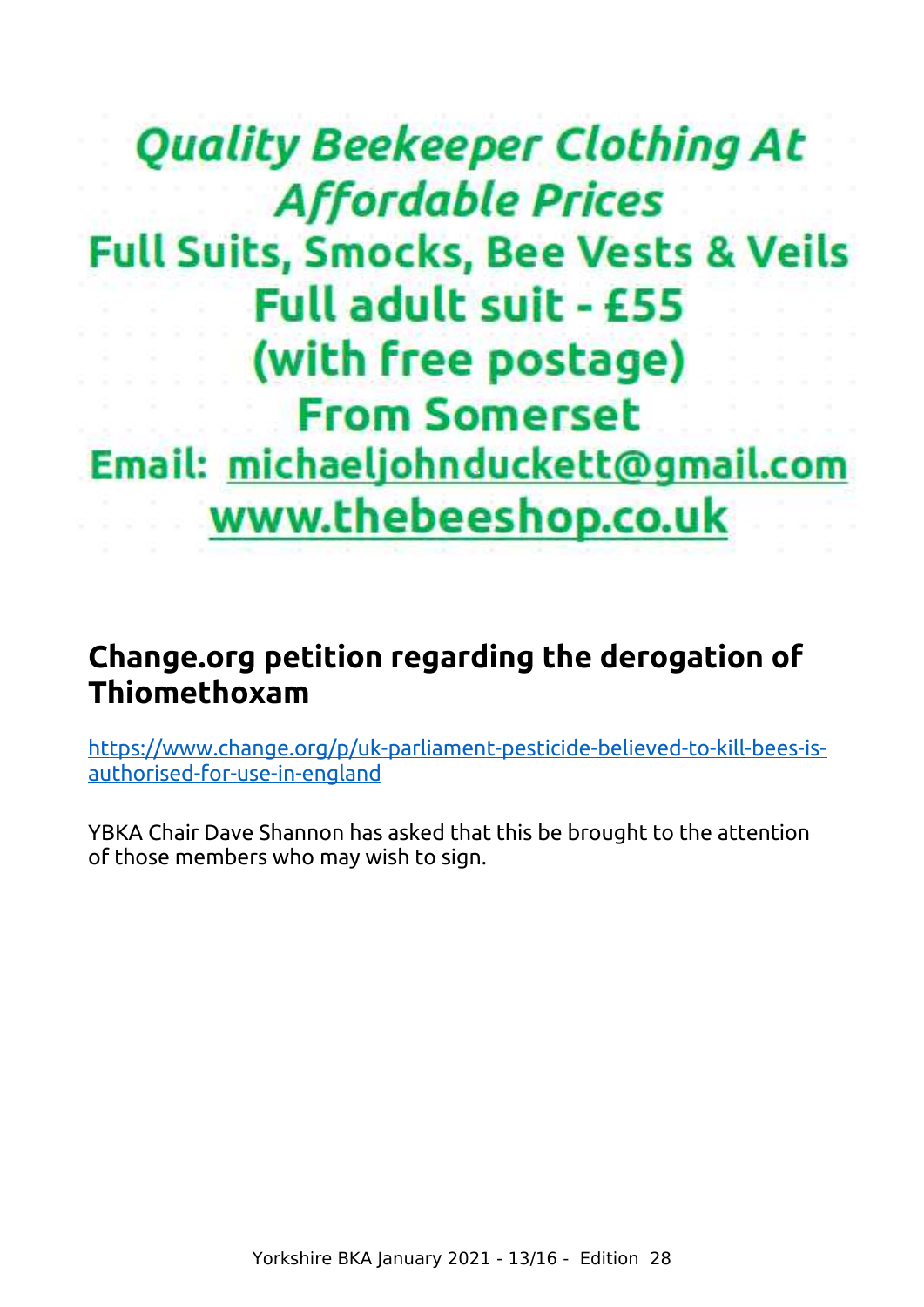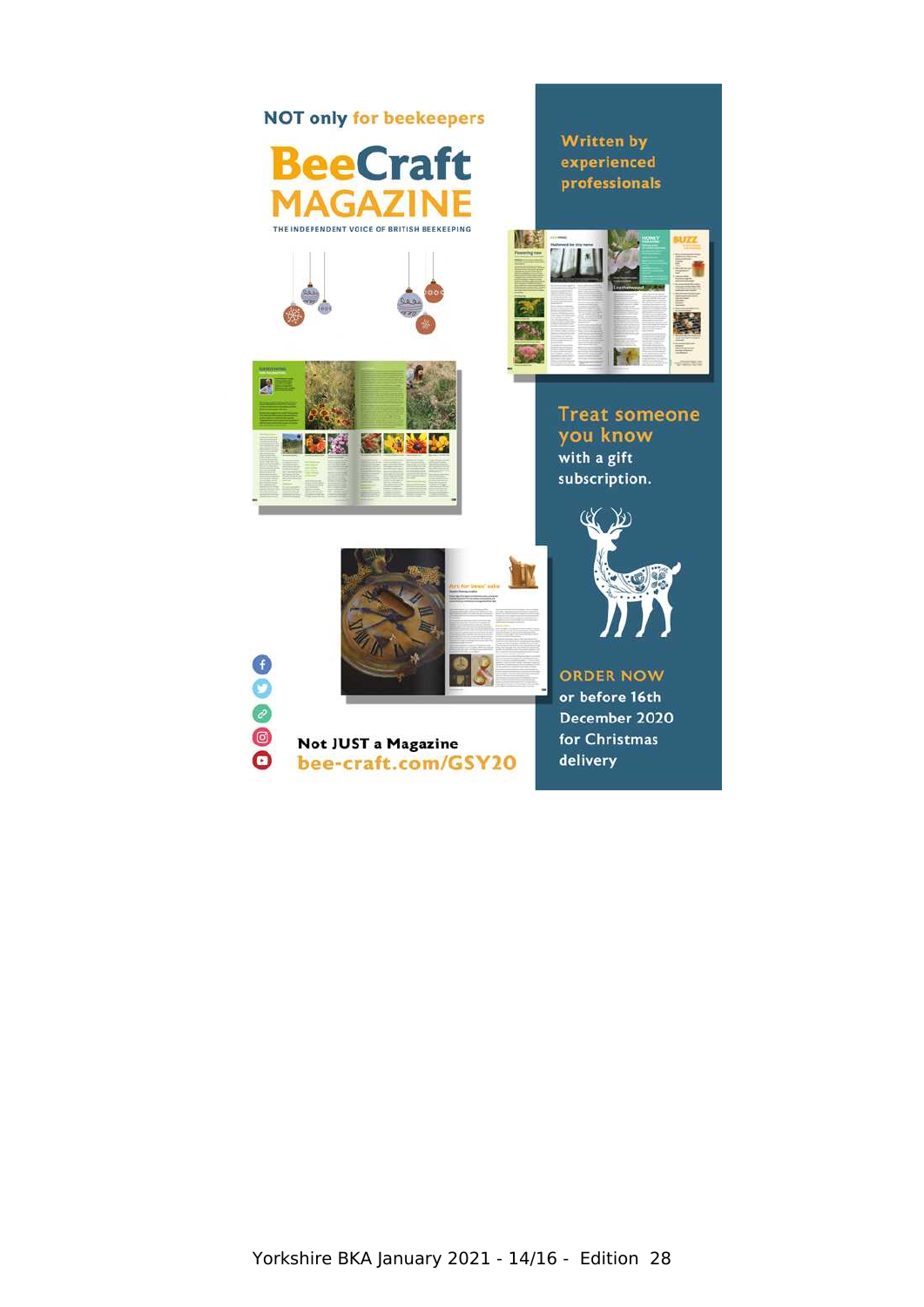www.thorne.co.uk sales@thorne.co.uk 01673 858555

# THORNE

# **HEI PING BEEKEEPERS KEEP BEES FOR** OVER 100 YEARS

Hives, Bees, Frames, Foundation **Hardware and Clothing** Processing, Labels, Packaging Queen Rearing **Health and Feeding** Books, Gifts, Hive Products **Condlemaking** 

# ORDER ONLINE OR IN STORE

### **RAND**

**Beehive Business Park, Rand** Nr Wragby, Market Rasen LNB SNJ salas@barne.co.uk 01673.858555

### **STOCKBRIDGE**

Chilberton Down Form Chilbolton Down Stockbridge Hampshire SO20 68U stackbridge@tharne.co.uk 01264 810916

## **WINDSOR**

Ookley Green Farm **Oakley Green** Windsor, SL4 4PZ windsor@thorne.co.uk 01753 830256

### **DEVON**

Quince Honey Form **Aller Cross** South Molton, EX36 3RD devomithorne co.uk 01769 573086

### **SCOTLAND**

**Newburgh Ind Est Cupar Road, Newburgh** File: KY14 OHA scotland@thome.co.uk 01337 842596



### **Treatments**

Everything you need to keep a healthy hive -10% off Oxybee during January - £33.30-





# Hives and hive parts.

W.B.C., National, Commercial, Langstroth Dadant, Smith, Warre, Top Bar



Winter Sale

Second quality hive parts and frames equipment at bargain prices Online from 00.01am 29th December by Phone from 9.00am 4th January Yorkshire BKA January 2021 - 15/16 - 15/16 - 15/16 - 15/16 - 15/16 - 15/16 - 15/16 - 15/16 - 15/16 - 15/16 - 1